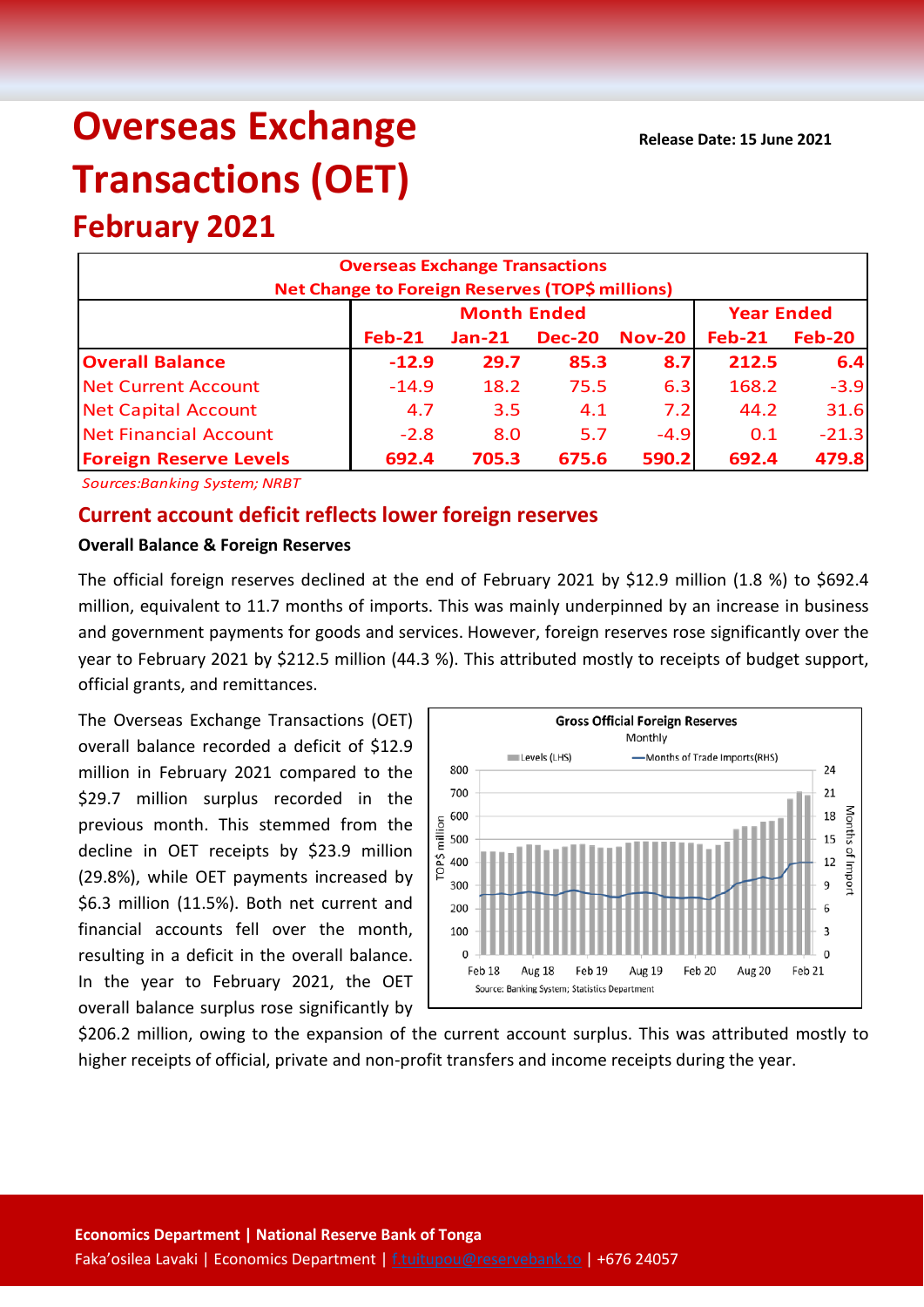#### **Current Account**

| <b>Current Account (TOP\$ millions)</b> |                    |          |               |               |                   |               |  |  |
|-----------------------------------------|--------------------|----------|---------------|---------------|-------------------|---------------|--|--|
|                                         | <b>Month Ended</b> |          |               |               | <b>Year Ended</b> |               |  |  |
|                                         | $Feb-21$           | $Jan-21$ | <b>Dec-20</b> | <b>Nov-20</b> | <b>Feb-21</b>     | <b>Feb-20</b> |  |  |
| <b>Net Current Account</b>              | $-14.9$            | 18.2     | 75.5          | 6.3           | 168.2             | $-3.9$        |  |  |
| Merchandise Trade                       | $-39.0$            | $-36.7$  | $-36.7$       | $-35.5$       | $-421.8$          | $-406.2$      |  |  |
| Services                                | $-7.3$             | $-2.1$   | $-4.3$        | 2.5           | $-17.0$           | 32.4          |  |  |
| Income                                  | 3.0                | 3.4      | 3.1           | 2.4           | 23.5              | 2.3           |  |  |
| <b>Transfers</b>                        | 28.5               | 53.7     | 113.4         | 37.1          | 583.4             | 367.6         |  |  |

*Sources: Banking System;NRBT*

The \$14.9 million deficit in the current account in February 2021 was due to lower net receipts in all categories, mostly the transfers account. The current account surplus increased significantly by \$172.1 million in year-ended terms, underpinned mostly by higher net receipts in the transfers and income accounts.

Official transfer receipts declined in February 2021 by \$25.8 million, following higher receipts of donor funds and official grants in the previous months. This had offset increases in private and non-profit transfer receipts by \$0.4 million and \$0.2 million, respectively. Over the year to February 2021, the surplus in the transfer account rose substantially by \$215.8 million (58.7%), due mostly to higher official transfer receipts for budget support and relief for COVID and TC Harold, and remittances.

The services account declined by \$5.3 million over the month, driven by a \$5.1 million (66.9%) increase in service payments. This was due to higher payments mostly for professional & management services, telecommunication services, sea freight, and computer services. In year ended terms, the services account recorded a \$17.0 million deficit compared to the \$32.4 million surplus in February 2020. This reflects the impact of the border lockdown on tourism activities over the past year. Both travel receipts and payments fell over the year by \$107.8 million (79.8%) and \$35.5 million (64.9%), respectively.

Import payments rose over the month by \$2.2 million (6.0%) due to higher payments for wholesale & retail trade, and construction materials. Conversely, total export proceeds fell marginally over the month from lower agricultural and other exports receipts. In the year to February 2021, the merchandise trade deficit widened by \$15.5 million (3.8%) as import payments rose by \$8.3 million (2.0%), coupled with the \$7.2 million (37.3%) decline in exports receipts. The increase in import payments stems from higher imports of wholesale & retail goods, construction materials, and motor vehicles. However, proceeds from all export categories decreased over the year, with marine exports declining the most. The impact of COVID-19 on the fisheries sector continues as closed borders affect the frequency and volume of export via air-freight.

The income account surplus fell by \$0.4 million (10.5%) in February 2021, resulting from a \$0.2 million (41.1%) increase in income payments. Annually, the income account surplus increased by \$21.2 million over the year as income receipts rose by \$12.0 million (47.0%), supported by receipts of wages from seasonal workers abroad. This also supported remittances over the year despite the negative impacts of COVID-19.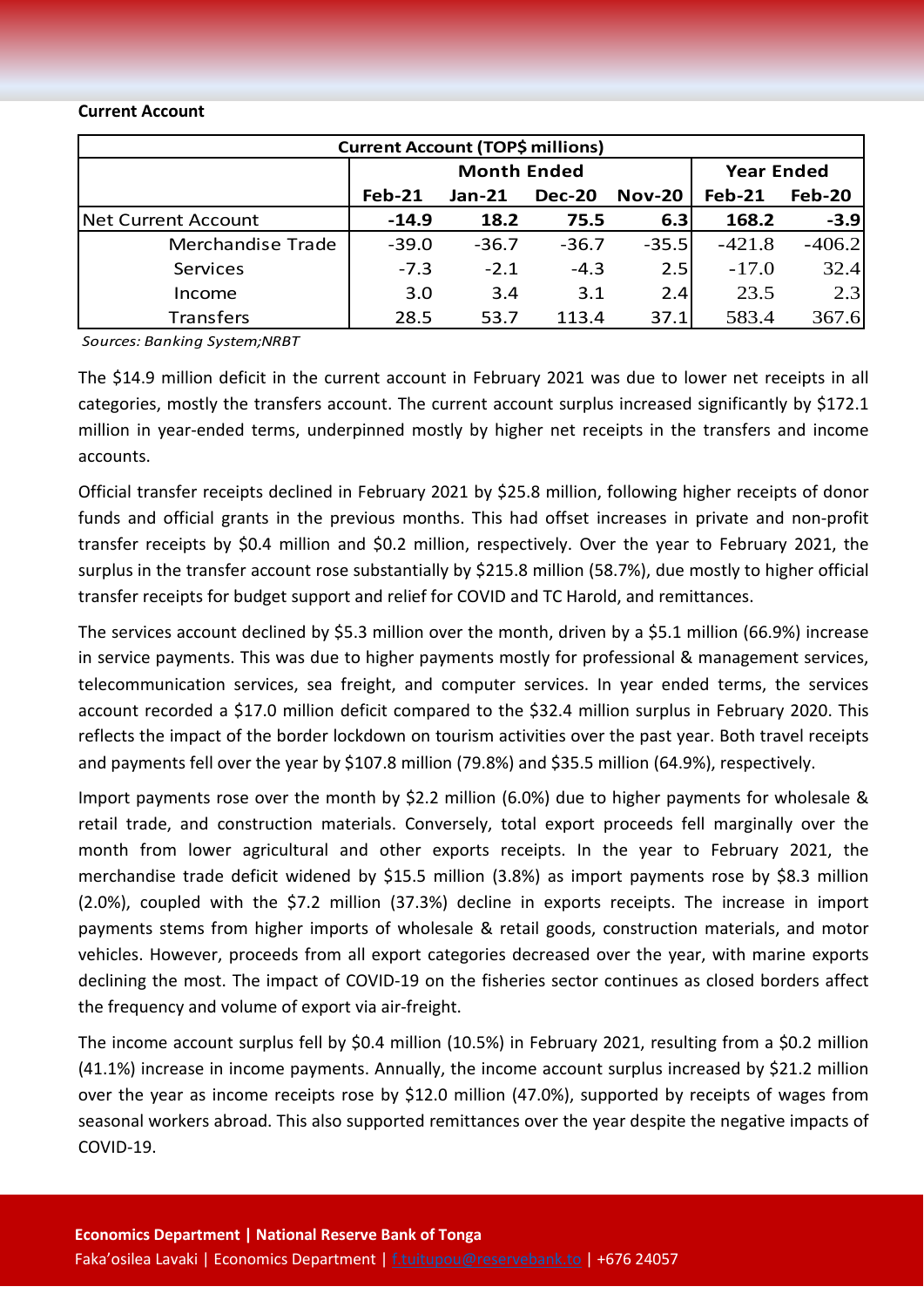#### **Capital Account**

| Capital Account (TOP\$ millions) |          |                    |                   |               |          |        |  |  |
|----------------------------------|----------|--------------------|-------------------|---------------|----------|--------|--|--|
|                                  |          | <b>Month Ended</b> | <b>Year Ended</b> |               |          |        |  |  |
|                                  | $Feb-21$ | $Jan-21$           | <b>Dec-20</b>     | <b>Nov-20</b> | $Feb-21$ | Feb-20 |  |  |
| Net Capital Account              | 4.7      | 3.5                | 4.1               | 7.21          | 44.2     | 31.6   |  |  |
| Official                         | 2.9      | 1.7                | 2.4               | 5.6           | 29.0     | 18.6   |  |  |
| Private                          | 1.9      | 1.7                | 1.8               | 1.6           | 15.2     | 12.9   |  |  |

*Sources: Banking System;NRBT*

The capital account for February 2021 recorded a higher surplus of \$4.7 million. This was mainly due to the increases in official and private capital receipts by \$1.1 million and \$0.1 million.

Over the year to February 2021, the capital account recorded a higher surplus of \$44.2 million, reflecting official receipts mainly for the reconstruction projects for houses destroyed by tropical cyclones Gita and Harold. This is in addition to the slight decline in capital account payments as both private and official payments for investment projects abroad fell over the year.

#### **Financial Account**

| Financial Account (TOP\$ millions) |          |                    |                   |          |                |               |  |  |  |
|------------------------------------|----------|--------------------|-------------------|----------|----------------|---------------|--|--|--|
|                                    |          | <b>Month Ended</b> | <b>Year Ended</b> |          |                |               |  |  |  |
|                                    | $Feb-21$ | $Jan-21$           | <b>Dec-20</b>     | $Nov-20$ | $Feb-21$       | <b>Feb-20</b> |  |  |  |
| Net Financial Account              | $-2.8$   | 8.0                | 5.7               | $-4.9$   | $\mathbf{0.1}$ | $-21.3$       |  |  |  |
| Direct Investment                  | 0.0      | $-0.1$             | 0.4               | 0.0      | 0.1            | $-2.9$        |  |  |  |
| Portfolio Investment               | 0.0      | 0.0                | 0.0               | 0.0      | 0.0            | $-22.4$       |  |  |  |
| Other Investment                   | $-2.7$   | 8.2                | 5.3               | $-4.9$   | 0.0            | 4.0           |  |  |  |

*Note: The Net Financial Account figures incorporate also the net reconcilliation items which is not reflected in the table below Sources: Banking System;NRBT*

The financial account recorded a deficit of \$2.8 million in February 2021, owing to a higher outflow of other investments, particularly interbank transfer payments.

In year-ended terms, the financial account improved to a surplus of \$0.1 million compared to \$21.3 million deficit in February 2020. This was driven mainly by lower transfers of direct investments offshore during the year.

#### **Outlook**

The NRBT anticipates economic growth to contract in the medium term, given the ongoing COVID-19 pandemic and associated uncertainties. Movements in the foreign exchange markets continue to affect the strength of the Tongan Paánga. At the same time, global oil and commodity prices are expected to rebound as economies start to recover from the pandemic. This will continue to hinder domestic economic growth and trading behaviour between Tonga and the rest of the world.

However, the level of foreign reserves is expected to decline further in the medium term. However, it will remain above the 3 months minimum threshold of imports cover. Import payments are expected to increase in the upcoming months along with remittance receipts in line with domestic activities. Additionally, deferrals and suspension of external debt repayments also support the outlook.